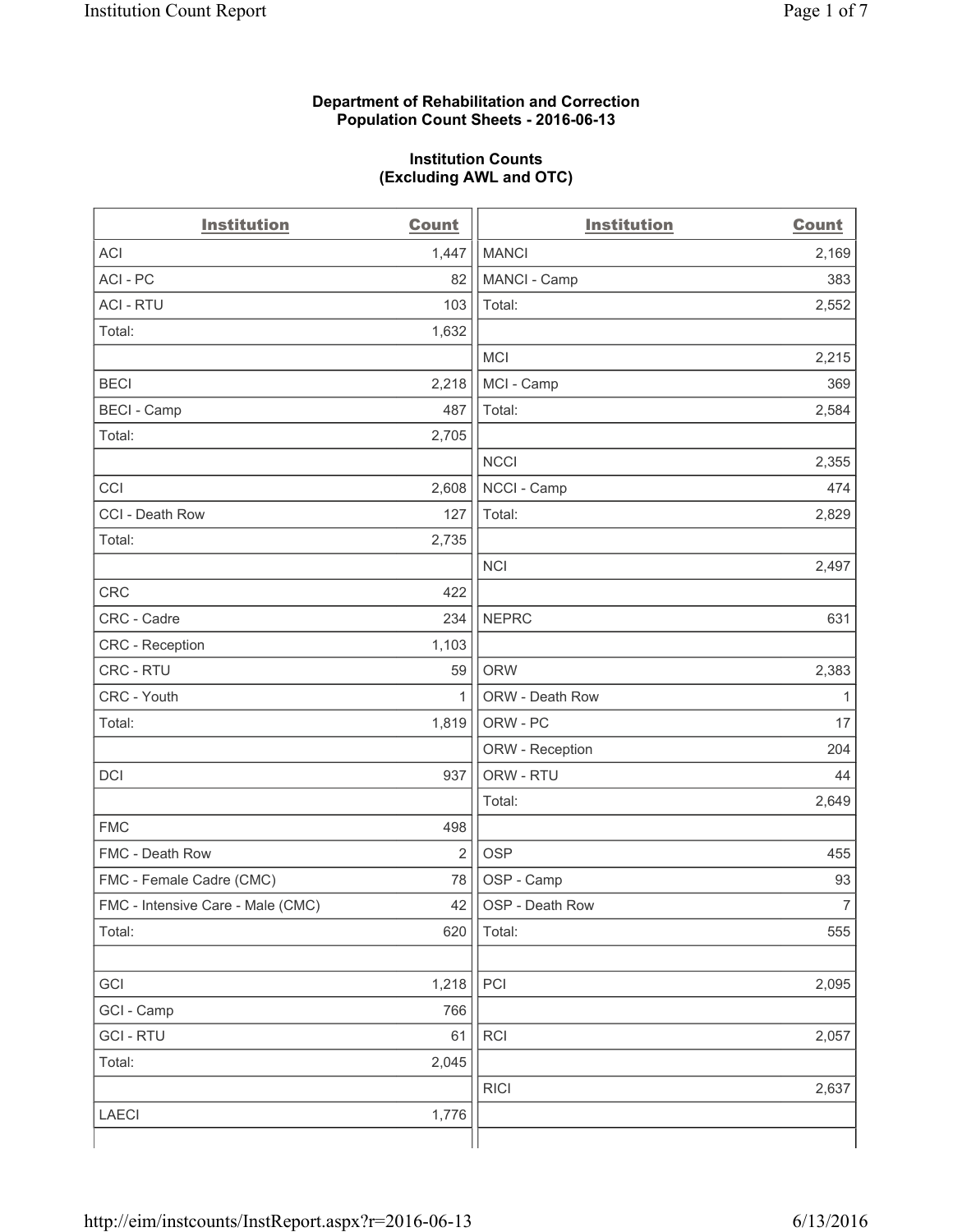|                          |       | SCI            |                          | 2,033  |
|--------------------------|-------|----------------|--------------------------|--------|
| LECI                     | 2,262 |                |                          |        |
| LECI - Camp              | 193   | SOCF           |                          | 1,178  |
| Total:                   | 2,455 | SOCF - RTU     |                          | 60     |
|                          |       | Total:         |                          | 1,238  |
| LOCI                     | 2,292 |                |                          |        |
|                          |       | <b>TCI</b>     |                          | 1,082  |
| LORCI                    | 212   | TCI - Camp     |                          | 413    |
| LORCI - Cadre            | 165   | Total:         |                          | 1,495  |
| <b>LORCI - Reception</b> | 1,254 |                |                          |        |
| Total:                   | 1,631 | <b>TOCI</b>    |                          | 1,106  |
|                          |       | TOCI - PC      |                          | 117    |
| <b>MACI</b>              | 709   | Total:         |                          | 1,223  |
| MACI - Minimum           | 1,238 |                |                          |        |
| Total:                   | 1,947 | <b>WCI</b>     |                          | 1,236  |
|                          |       | <b>WCI-RTU</b> |                          | 86     |
|                          |       | Total:         |                          | 1,322  |
|                          |       |                |                          |        |
|                          |       |                | <b>Total Population:</b> | 50,991 |

\* The Total Population includes 30 Offenders with Reason Codes 30 & 31. \*\* The Total Population includes 34 Offenders with Reason Code 0A.

# **Male Population by Security Level (Include AWL and Exclude OTC)**

| <b>Security Level</b>  |                   | <b>Body</b> | <b>AWL</b> | $(-OTC)$ | <b>Total</b> |
|------------------------|-------------------|-------------|------------|----------|--------------|
| Total Level 5          |                   | 104         | 1          |          | 104          |
| Total Level 4          |                   | 1,842       | 22         | 20       | 1,844        |
| Total Level 3          |                   | 12,180      | 159        | 133      | 12,206       |
| Total Level 2          |                   | 16,796      | 228        | 163      | 16,861       |
| Total Level 1          |                   | 15,544      | 166        | 78       | 15,632       |
| <b>Total Death Row</b> |                   | 137         |            |          | 137          |
|                        | <b>Total Male</b> | 46,603      | 577        | 396      | 46,784       |

## **Female Population by Institution (Include AWL and Exclude OTC)**

| <b>Institution</b>       | <b>Body</b> | <b>AWL</b> | $(-OTC)$ | <b>Total</b> |
|--------------------------|-------------|------------|----------|--------------|
| <b>DCI</b>               | 937         |            | 4        | 938          |
| <b>FMC</b>               | 28          |            |          | 29           |
| FMC - Female Cadre (CMC) | 78          |            |          | 78           |
| <b>NEPRC</b>             | 631         | 16         | 8        | 639          |
| <b>ORW</b>               | 2,383       | 43         | 22       | 2,404        |
|                          |             |            |          |              |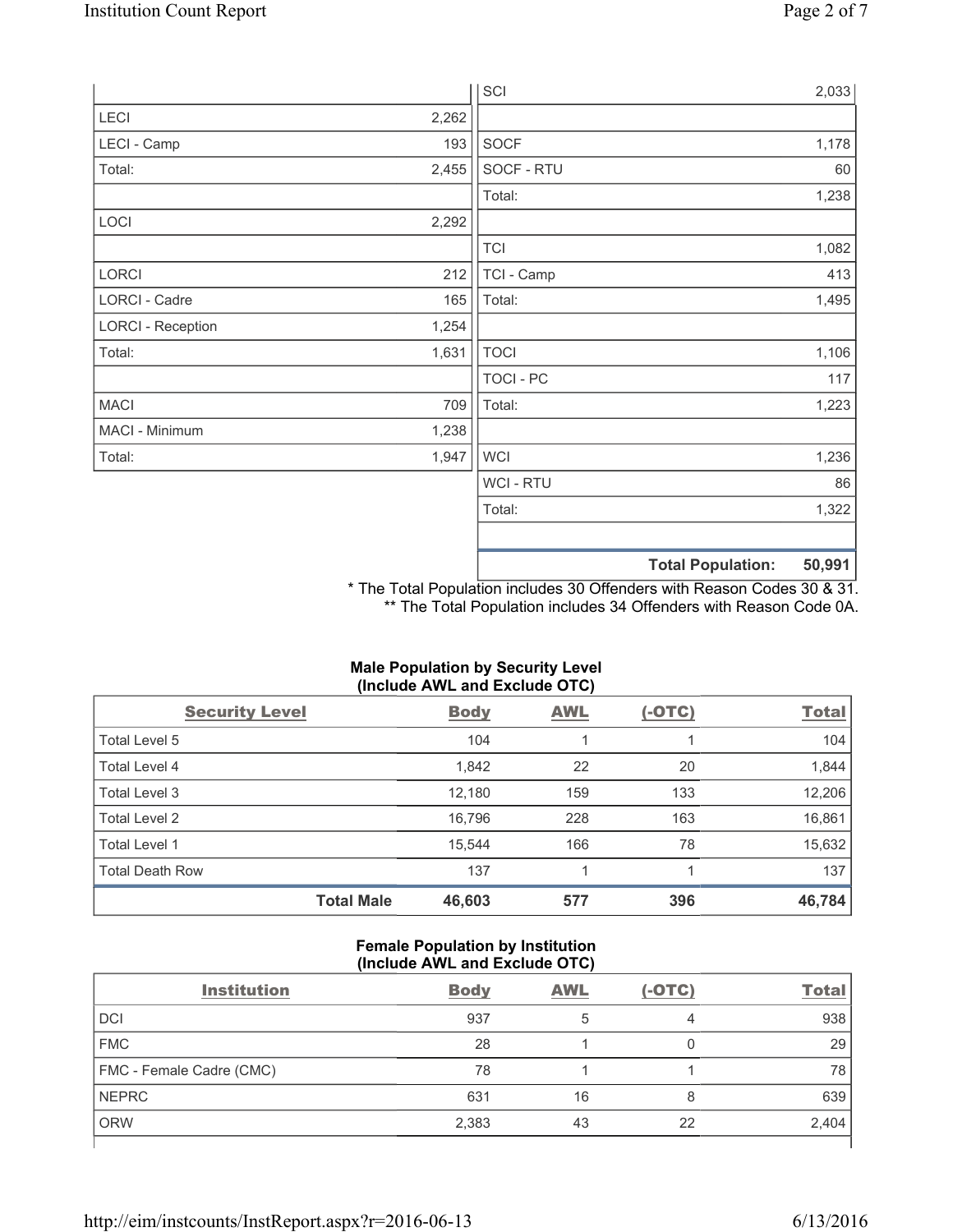| <b>ORW - Death Row</b> |                          |        | 0   |     |        |
|------------------------|--------------------------|--------|-----|-----|--------|
| ORW - PC               |                          | 17     | 0   |     | 17     |
| ORW - Reception        |                          | 204    |     |     | 204    |
| ORW - RTU              |                          | 44     | 0   |     | 44     |
|                        | <b>Total Female</b>      | 4,323  | 66  | 35  | 4,354  |
|                        | <b>Total Population:</b> | 50,926 | 643 | 431 | 51,138 |

#### **Male Population by Institution: Security Level 5 (Include AWL and Exclude OTC)**

|             | <b>Institution</b>   | <b>Body</b> | <b>AWL</b> | $(-OTC)$ | <b>Total</b> |
|-------------|----------------------|-------------|------------|----------|--------------|
| <b>OSP</b>  |                      | 102         |            |          | 102          |
| <b>SOCF</b> |                      |             |            |          |              |
| SOCF - RTU  |                      |             |            |          |              |
|             | <b>Total Level 5</b> | 104         |            |          | 104          |

# **Male Population by Institution: Security Level 4 (Include AWL and Exclude OTC)**

| <b>Institution</b>       |                      | <b>Body</b>      | <b>AWL</b>                | $(-OTC)$            | <b>Total</b>              |
|--------------------------|----------------------|------------------|---------------------------|---------------------|---------------------------|
| CCI                      |                      | $\overline{2}$   | $\mathsf{O}\xspace$       | $\mathsf{O}\xspace$ | $\sqrt{2}$                |
| CRC                      |                      | $\boldsymbol{9}$ | $\overline{2}$            | $\overline{2}$      | $\boldsymbol{9}$          |
| CRC - Reception          |                      | 5                | $\mathbf{1}$              | $\mathsf 0$         | $\,6\,$                   |
| <b>FMC</b>               |                      | 1                | $\mathsf{O}\xspace$       | 0                   | 1                         |
| <b>LECI</b>              |                      | $\overline{2}$   | $\mathsf{O}\xspace$       | $\mathsf{O}\xspace$ | $\sqrt{2}$                |
| LOCI                     |                      | 1                | $\mathbf 0$               | 0                   | 1                         |
| LORCI                    |                      | $\sqrt{5}$       | $\mathbf{1}$              | 1                   | $\sqrt{5}$                |
| <b>LORCI - Reception</b> |                      | 3                | $\mathsf{O}\xspace$       | 0                   | $\ensuremath{\mathsf{3}}$ |
| <b>MANCI</b>             |                      | $\boldsymbol{9}$ | $\mathsf{O}\xspace$       | $\mathsf 0$         | $\boldsymbol{9}$          |
| NCI                      |                      | 1                | $\mathbf 0$               | $\mathsf{O}\xspace$ | 1                         |
| <b>OSP</b>               |                      | 347              | $\ensuremath{\mathsf{3}}$ | $\mathfrak{S}$      | 347                       |
| <b>RCI</b>               |                      | $\boldsymbol{9}$ | $\mathsf{O}\xspace$       | $\mathsf{O}\xspace$ | $\boldsymbol{9}$          |
| SCI                      |                      | 1                | $\mathbf 0$               | $\mathsf 0$         | $\mathbf{1}$              |
| <b>SOCF</b>              |                      | 1,170            | 14                        | 13                  | 1,171                     |
| SOCF - RTU               |                      | 58               | $\mathsf{O}\xspace$       | $\mathsf{O}\xspace$ | 58                        |
| <b>TOCI</b>              |                      | 184              | $\mathbf{1}$              | $\mathbf{1}$        | 184                       |
| <b>TOCI - PC</b>         |                      | 21               | $\mathbf 0$               | $\mathsf{O}\xspace$ | 21                        |
| <b>WCI</b>               |                      | 13               | $\mathbf 0$               | $\mathsf{O}\xspace$ | 13                        |
| <b>WCI-RTU</b>           |                      | 1                | $\mathbf 0$               | $\boldsymbol{0}$    | $\mathbf{1}$              |
|                          | <b>Total Level 4</b> | 1,842            | 22                        | 20                  | 1,844                     |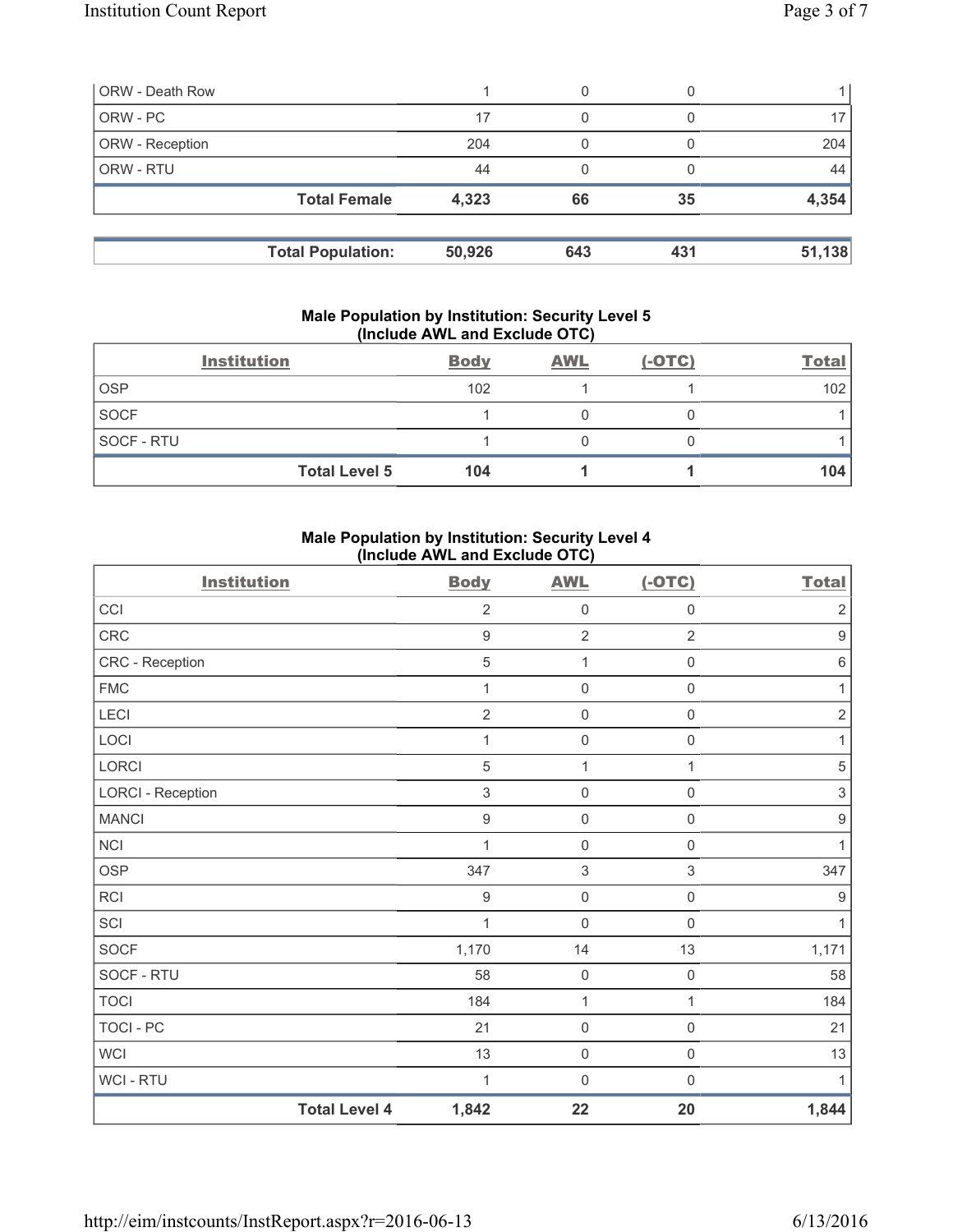| <b>Institution</b>                | <b>Body</b>               | <b>AWL</b>          | $(-OTC)$            | <b>Total</b>              |
|-----------------------------------|---------------------------|---------------------|---------------------|---------------------------|
| <b>ACI</b>                        | 22                        | 0                   | $\mathsf{O}\xspace$ | 22                        |
| CCI                               | 1                         | $\mathsf{O}\xspace$ | $\mathsf 0$         | 1                         |
| CRC                               | 102                       | $\,8\,$             | $\overline{7}$      | 103                       |
| CRC - Cadre                       | 214                       | $\mathsf{O}\xspace$ | $\mathbf 0$         | 214                       |
| CRC - Reception                   | 827                       | 21                  | 19                  | 829                       |
| CRC - RTU                         | 48                        | 0                   | $\mathbf 0$         | 48                        |
| CRC - Youth                       | 1                         | $\mathsf 0$         | $\mathsf{O}\xspace$ | 1                         |
| <b>FMC</b>                        | $\sqrt{5}$                | $\mathsf 0$         | $\mathsf 0$         | $\,$ 5 $\,$               |
| FMC - Intensive Care - Male (CMC) | $\overline{5}$            | 0                   | $\mathsf 0$         | 5                         |
| <b>LAECI</b>                      | $9\,$                     | 0                   | $\mathsf{O}\xspace$ | $\mathsf g$               |
| LECI                              | 2,187                     | 14                  | 13                  | 2,188                     |
| LOCI                              | 1                         | $\mathsf{O}\xspace$ | $\mathbf 0$         | $\mathbf{1}$              |
| LORCI                             | 87                        | 35                  | 25                  | 97                        |
| LORCI - Cadre                     | 118                       | $\mathsf{O}\xspace$ | $\mathsf 0$         | 118                       |
| <b>LORCI - Reception</b>          | 961                       | $\mathbf{1}$        | $\mathsf 0$         | 962                       |
| <b>MACI</b>                       | 401                       | $\mathbf{1}$        | $\mathbf{1}$        | 401                       |
| <b>MANCI</b>                      | 2,103                     | 28                  | 26                  | 2,105                     |
| MCI                               | $\ensuremath{\mathsf{3}}$ | $\mathsf{O}\xspace$ | $\mathsf{O}\xspace$ | $\ensuremath{\mathsf{3}}$ |
| <b>NCCI</b>                       | $\sqrt{3}$                | $\mathbf{1}$        | 1                   | $\ensuremath{\mathsf{3}}$ |
| NCI                               | $\overline{2}$            | $\mathbf{1}$        | $\mathbf{1}$        | $\overline{2}$            |
| PCI                               | 38                        | $\sqrt{2}$          | $\mathbf 0$         | 40                        |
| RCI                               | 1,886                     | 27                  | 22                  | 1,891                     |
| <b>RICI</b>                       | $\overline{2}$            | $\mathsf{O}\xspace$ | $\mathsf 0$         | $\sqrt{2}$                |
| SCI                               | $\sqrt{3}$                | $\mathsf{O}\xspace$ | $\mathsf 0$         | $\ensuremath{\mathsf{3}}$ |
| <b>SOCF</b>                       | $\,6\,$                   | $\mathsf{O}\xspace$ | $\mathsf 0$         | $\,6\,$                   |
| SOCF - RTU                        | $\mathbf{1}$              | $\mathsf{O}\xspace$ | $\mathsf 0$         | $\mathbf{1}$              |
| TCI                               | 1,031                     | 9                   | 8                   | 1,032                     |
| TCI - Camp                        | $\mathbf{1}$              | $\mathsf{O}\xspace$ | $\mathsf 0$         | $\mathbf{1}$              |
| <b>TOCI</b>                       | 769                       | $\overline{4}$      | $\overline{4}$      | 769                       |
| <b>TOCI - PC</b>                  | 95                        | $\mathsf{O}\xspace$ | $\mathsf{O}\xspace$ | 95                        |
| <b>WCI</b>                        | 1,165                     | $\overline{7}$      | $\,6\,$             | 1,166                     |
| WCI - RTU                         | 83                        | $\mathsf{O}\xspace$ | $\mathsf{O}\xspace$ | 83                        |
| <b>Total Level 3</b>              | 12,180                    | 159                 | 133                 | 12,206                    |

# **Male Population by Institution: Security Level 3 (Include AWL and Exclude OTC)**

# **Male Population by Institution: Security Level 2 (Include AWL and Exclude OTC)**

| <b>Institution</b> | <b>Body</b> | <b>AWL</b> | $ \Omega$ |  |
|--------------------|-------------|------------|-----------|--|
|                    |             |            |           |  |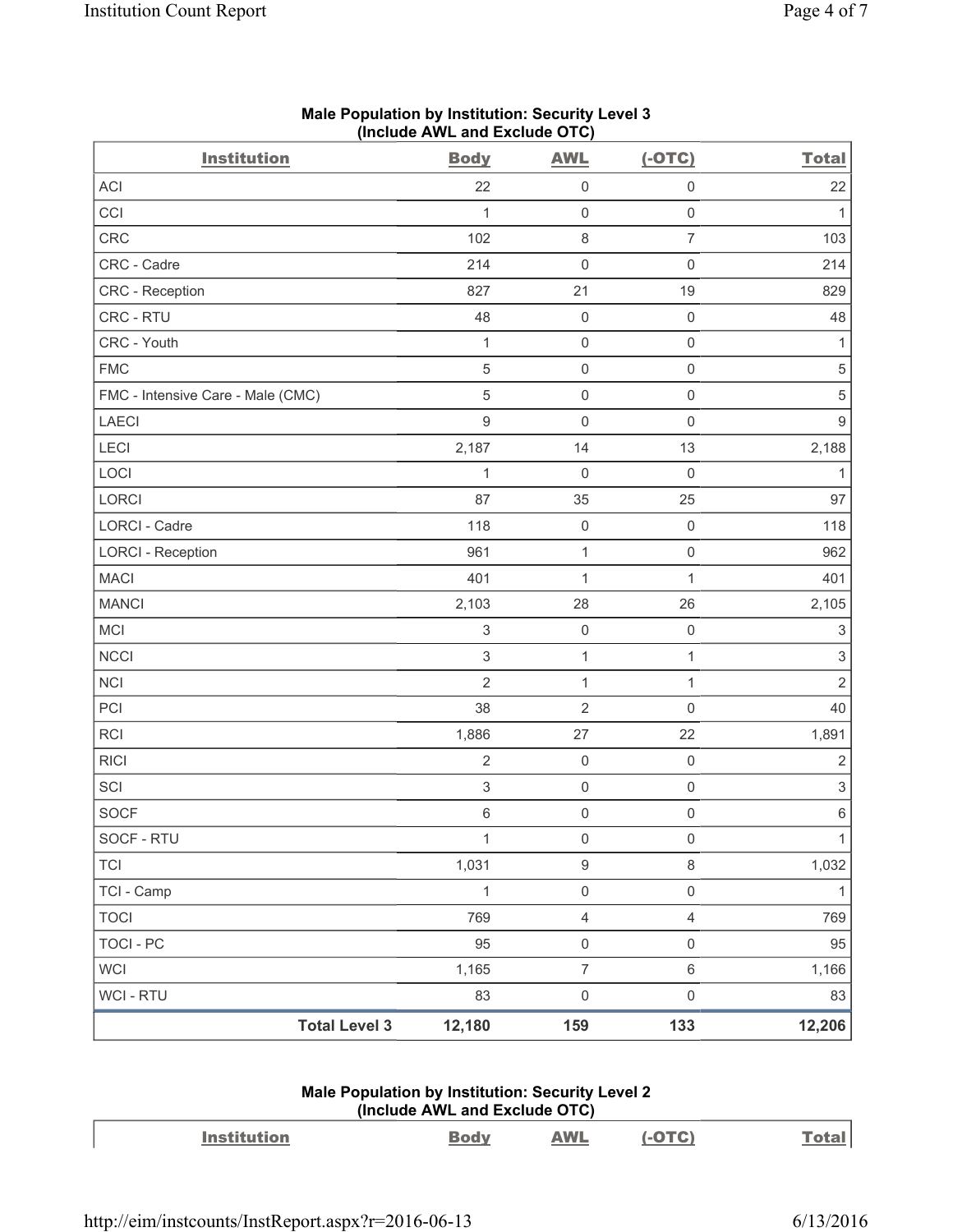| <b>Total Level 2</b>              | 16,796         | 228                       | 163                       | 16,861         |
|-----------------------------------|----------------|---------------------------|---------------------------|----------------|
| WCI - RTU                         | $\sqrt{2}$     | $\boldsymbol{0}$          | $\mathsf 0$               | $\overline{2}$ |
| <b>WCI</b>                        | 57             | $\mathsf{O}\xspace$       | $\mathsf{O}\xspace$       | 57             |
| <b>TOCI - PC</b>                  | $\mathbf{1}$   | $\mathsf{O}\xspace$       | $\mathsf{O}\xspace$       | $\mathbf 1$    |
| <b>TOCI</b>                       | 18             | $\mathsf{O}\xspace$       | $\mathsf 0$               | $18$           |
| <b>TCI</b>                        | $\overline{7}$ | $\mathsf{O}\xspace$       | $\mathsf 0$               | $\overline{7}$ |
| SCI                               | 875            | 15                        | 12                        | 878            |
| <b>RICI</b>                       | 1,580          | 34                        | 20                        | 1,594          |
| RCI                               | 162            | $\mathbf 0$               | $\mathsf 0$               | 162            |
| PCI                               | 737            | 12                        | $\,6\,$                   | 743            |
| $\sf NCI$                         | 1,676          | 20                        | 18                        | 1,678          |
| NCCI - Camp                       | 25             | $\boldsymbol{0}$          | $\mathbf 0$               | 25             |
| <b>NCCI</b>                       | 1,533          | 18                        | 12                        | 1,539          |
| MCI - Camp                        | 1              | $\mathbf 0$               | $\mathsf 0$               | 1              |
| <b>MCI</b>                        | 1,660          | 23                        | 15                        | 1,668          |
| <b>MANCI</b>                      | 36             | 1                         | $\mathsf 0$               | 37             |
| <b>MACI</b>                       | 308            | $\sqrt{5}$                | 5                         | 308            |
| <b>LORCI - Reception</b>          | 213            | 1                         | 1                         | 213            |
| LORCI - Cadre                     | 47             | $\mathsf{O}\xspace$       | $\mathsf{O}\xspace$       | 47             |
| LORCI                             | 96             | 21                        | 19                        | 98             |
| LOCI                              | 1,244          | 4                         | $\overline{4}$            | 1,244          |
| <b>LECI</b>                       | 66             | $\mathsf{O}\xspace$       | $\mathsf 0$               | 66             |
| <b>LAECI</b>                      | 1,116          | 24                        | 21                        | 1,119          |
| <b>GCI-RTU</b>                    | 46             | 0                         | $\mathsf 0$               | 46             |
| GCI                               | 747            | 6                         | $\ensuremath{\mathsf{3}}$ | 750            |
| FMC - Intensive Care - Male (CMC) | 16             | $\mathsf{O}\xspace$       | $\mathsf 0$               | 16             |
| <b>FMC</b>                        | 5              | $\mathsf{O}\xspace$       | $\mathsf 0$               | $\,$ 5 $\,$    |
| CRC - RTU                         | 8              | $\mathsf{O}\xspace$       | $\mathsf 0$               | $\,8\,$        |
| CRC - Reception                   | 186            | $\ensuremath{\mathsf{3}}$ | $\ensuremath{\mathsf{3}}$ | 186            |
| CRC - Cadre                       | 20             | $\pmb{0}$                 | $\mathsf{O}\xspace$       | 20             |
| CCI<br>CRC                        | 1,824<br>166   | 12<br>4                   | $\,6\,$<br>3              | 1,830<br>167   |
| <b>BECI - Camp</b>                | 1              | $\mathbf 0$               | $\mathsf 0$               | 1              |
| <b>BECI</b>                       | 1,434          | 19                        | 11                        | 1,442          |
| <b>ACI - RTU</b>                  | 70             | $\mathbf 0$               | $\mathsf{O}\xspace$       | 70             |
| ACI-PC                            | 81             | $\mathsf{O}\xspace$       | $\mathsf{O}\xspace$       | 81             |
| ACI                               | 732            | $\,6\,$                   | $\overline{4}$            | 734            |
|                                   |                |                           |                           |                |

## **Male Population by Institution: Security Level 1 (Include AWL and Exclude OTC)**

 $\lceil$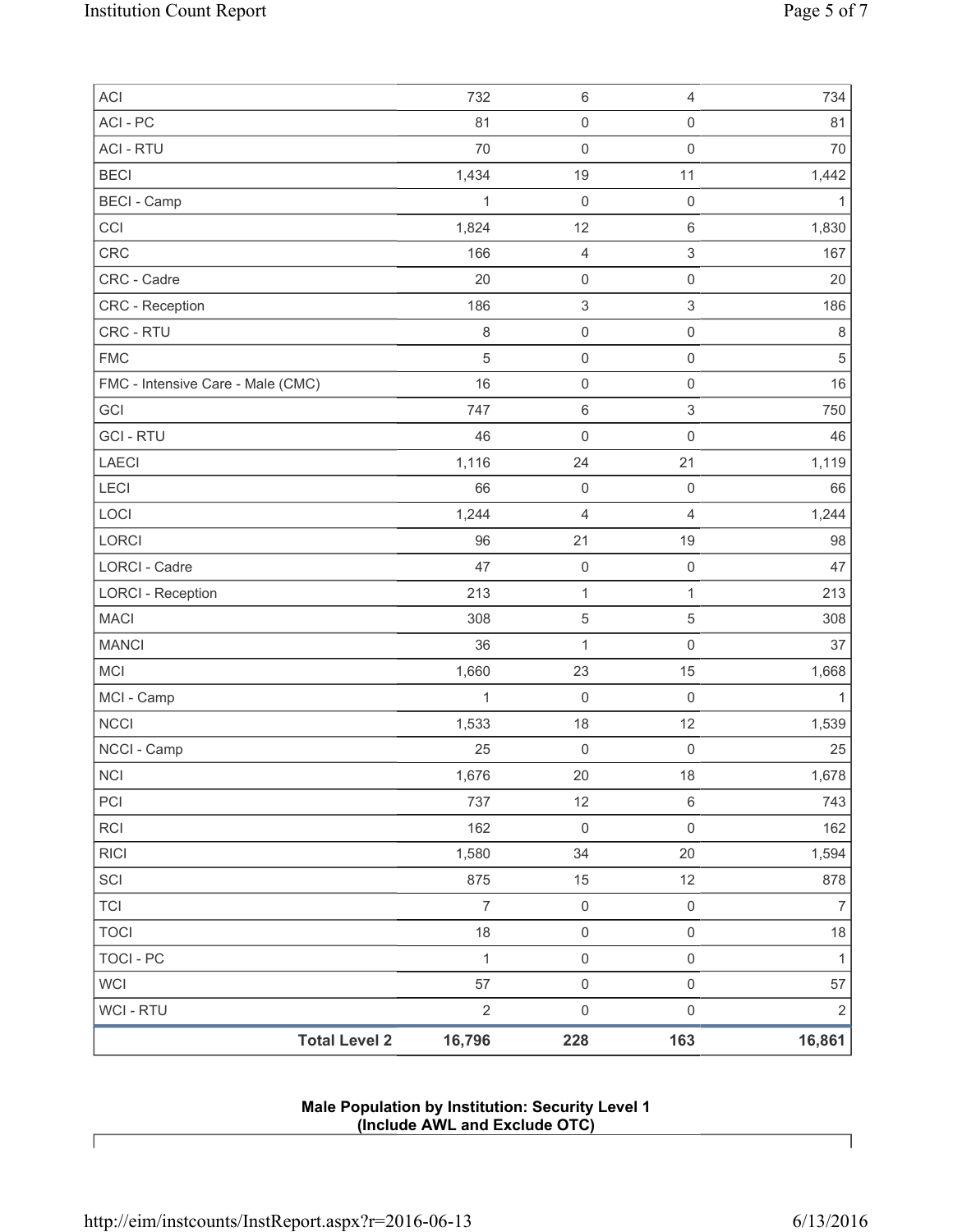| <b>Institution</b>                | <b>Body</b>    | <b>AWL</b>                | $(-OTC)$            | <b>Total</b>   |
|-----------------------------------|----------------|---------------------------|---------------------|----------------|
| <b>ACI</b>                        | 693            | 4                         | $\mathbf 0$         | 697            |
| ACI-PC                            | 1              | $\mathsf{O}\xspace$       | $\mathsf{O}\xspace$ | 1              |
| <b>ACI - RTU</b>                  | 33             | $\mathbf 0$               | $\mathsf{O}\xspace$ | 33             |
| <b>BECI</b>                       | 784            | 16                        | $\overline{4}$      | 796            |
| <b>BECI - Camp</b>                | 486            | $\mathsf{O}\xspace$       | $\mathsf{O}\xspace$ | 486            |
| CCI                               | 781            | 4                         | $\mathbf{1}$        | 784            |
| CRC                               | 86             | $\mathsf{O}\xspace$       | $\mathsf{O}\xspace$ | 86             |
| <b>CRC</b> - Reception            | 81             | $\mathbf{1}$              | $\mathbf{1}$        | 81             |
| CRC - RTU                         | 3              | $\mathsf{O}\xspace$       | $\mathsf 0$         | $\mathfrak{S}$ |
| <b>FMC</b>                        | 458            | $\ensuremath{\mathsf{3}}$ | $\mathbf{1}$        | 460            |
| FMC - Intensive Care - Male (CMC) | 21             | $\mathsf{O}\xspace$       | $\mathsf{O}\xspace$ | 21             |
| GCI                               | 471            | 18                        | 10                  | 479            |
| GCI - Camp                        | 766            | $\mathsf{O}\xspace$       | $\mathsf{O}\xspace$ | 766            |
| <b>GCI-RTU</b>                    | 15             | $\mathsf{O}\xspace$       | $\mathsf{O}\xspace$ | 15             |
| <b>LAECI</b>                      | 651            | $\overline{4}$            | $\overline{4}$      | 651            |
| LECI                              | $\overline{7}$ | $\mathsf{O}\xspace$       | $\mathsf{O}\xspace$ | $\overline{7}$ |
| LECI - Camp                       | 193            | $\boldsymbol{0}$          | $\mathsf{O}\xspace$ | 193            |
| LOCI                              | 1,046          | $\overline{7}$            | 3                   | 1,050          |
| <b>LORCI</b>                      | 24             | $\sqrt{5}$                | $\mathbf 5$         | 24             |
| <b>LORCI - Reception</b>          | 77             | $\mathsf{O}\xspace$       | $\mathsf 0$         | 77             |
| MACI - Minimum                    | 1,238          | $\,8\,$                   | $\mathbf 5$         | 1,241          |
| <b>MANCI</b>                      | 21             | $\overline{4}$            | $\overline{2}$      | 23             |
| MANCI - Camp                      | 383            | $\mathbf{1}$              | $\mathbf{1}$        | 383            |
| <b>MCI</b>                        | 552            | $\overline{7}$            | $\overline{2}$      | 557            |
| MCI - Camp                        | 368            | $\mathsf{O}\xspace$       | $\mathsf{O}\xspace$ | 368            |
| $\sf NCCI$                        | 819            | 11                        | 6                   | 824            |
| NCCI - Camp                       | 449            | $\mathsf{0}$              | $\mathsf{O}\xspace$ | 449            |
| <b>NCI</b>                        | 818            | 12                        | $\,8\,$             | 822            |
| <b>OSP</b>                        | $\,6\,$        | $\mathbf{1}$              | $\mathbf{1}$        | 6              |
| OSP - Camp                        | 93             | $\mathbf{1}$              | $\mathsf 0$         | 94             |
| PCI                               | 1,320          | 22                        | $10$                | 1,332          |
| <b>RICI</b>                       | 1,055          | 12                        | $\,6\,$             | 1,061          |
| SCI                               | 1,154          | 13                        | $\mathfrak{S}$      | 1,164          |
| <b>TCI</b>                        | 44             | $\boldsymbol{9}$          | $\overline{4}$      | 49             |
| TCI - Camp                        | 412            | $\mathbf{1}$              | $\mathbf{1}$        | 412            |
| <b>TOCI</b>                       | 135            | $\sqrt{2}$                | $\mathsf{O}\xspace$ | 137            |
| <b>Total Level 1</b>              | 15,544         | 166                       | 78                  | 15,632         |

**High Offender ID's**